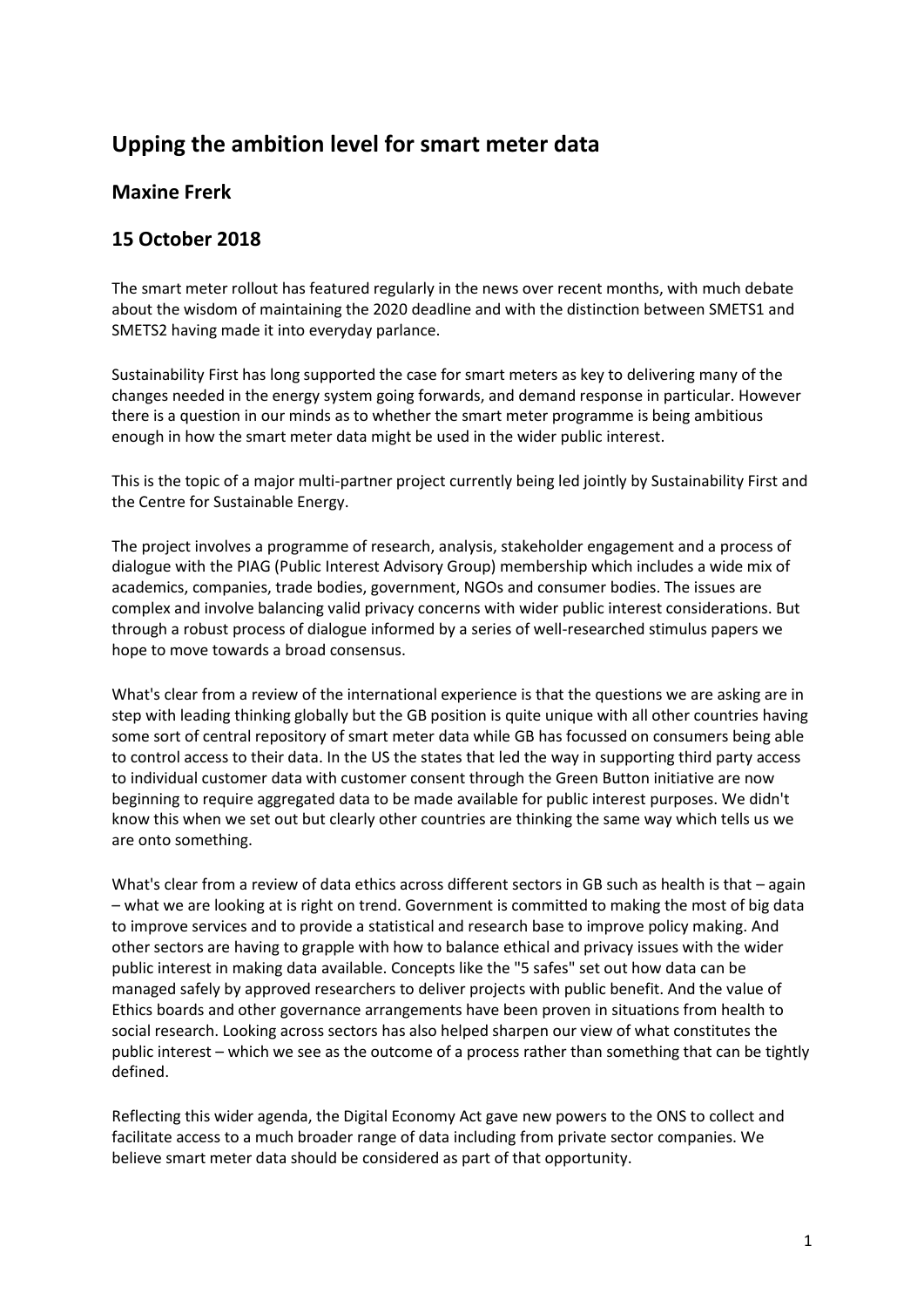And what's clear from reviewing the consumer research in this space is that most consumers are willing to share their energy data if they can see a benefit for themselves or for society at large. Smart meter data is less sensitive than much other data and, although consumers are perhaps now more alert to risks around data linking and sale to third parties, they would generally accept that the benefits of sharing energy consumption data to improve the working of the system outweigh the risks. We have commissioned Ipsos-Mori to bring together a number of consumer experts together to test our interpretation of the existing research and provide a stronger evidence base to feed into policy decisions.

Finally, by talking to stakeholders we have identified a number of potential use cases that we consider are in the public interest – from improving the timeliness and accuracy of national statistics, to supporting more regional planning by local authorities and providing a "synthetic" but statistically robust data set linked to wider socio-demographic data to support analysis and research by bodies like the Committee on Climate Change. In all cases the output data that would be shared would be aggregated or anonymised but it would require someone somewhere to access the raw data to compile it.

The issues that we have been exploring have a direct bearing on a number of live policy debates. BEIS is currently reviewing the data access and privacy framework governing smart meter data. Our key message to BEIS is to urge the government to keep the door open for smart meter data to be used for 'public interest' purposes in the future. While our PIAG project is not yet complete, we believe that we have already produced sufficient evidence to support a case for access to smart meter data for public interest purposes in the future – and therefore to justify a clear signal from BEIS that they will indeed return to this issue at a future date.

We are also engaging with Ofgem who are looking at reform of the electricity settlement arrangements and in particular the question of whether the half-hourly data should be made available to facilitate half-hourly settlement. We have taken issue with their proposal to allow an opt-out from this process – and indeed to require an explicit opt in from customers who already have a smart meter (which will be the overwhelming majority by the time any new rules come into effect). Of course privacy should be respected but we believe the system benefits here are too great to leave it to customers to opt in and that the majority of customers would not have concerns about the use of their data for such purposes. This was the basis on which Ofgem approved WPD's privacy plan which would see them accessing individual customers' half-hourly data but then immediately aggregating or anonymising it and deleting the raw data.

Our submission points out that the original BEIS commitment was to allow consumers complete choice over use of their data except where this data is needed for a regulated purpose. We believe that the case to treat energy system settlement as a regulated purpose is very strong. Customer halfhourly data should be made available to the settlement system as a regulated requirement – rather than a matter of individual customer choice – subject to minimising potential privacy impacts.

Our final PIAG report is due in spring 2019 and will set out principles and explore some of the practical challenges in providing appropriate and secure routes / gateways to smart meter data for public policy purposes.

All the research and analysis we have undertaken is available on the PIAG microsite – [www.smartenergydatapiag.org.uk/](http://www.smartenergydatapiag.org.uk/)

We hope it will prove useful to policy makers as they navigate through some difficult decisions.